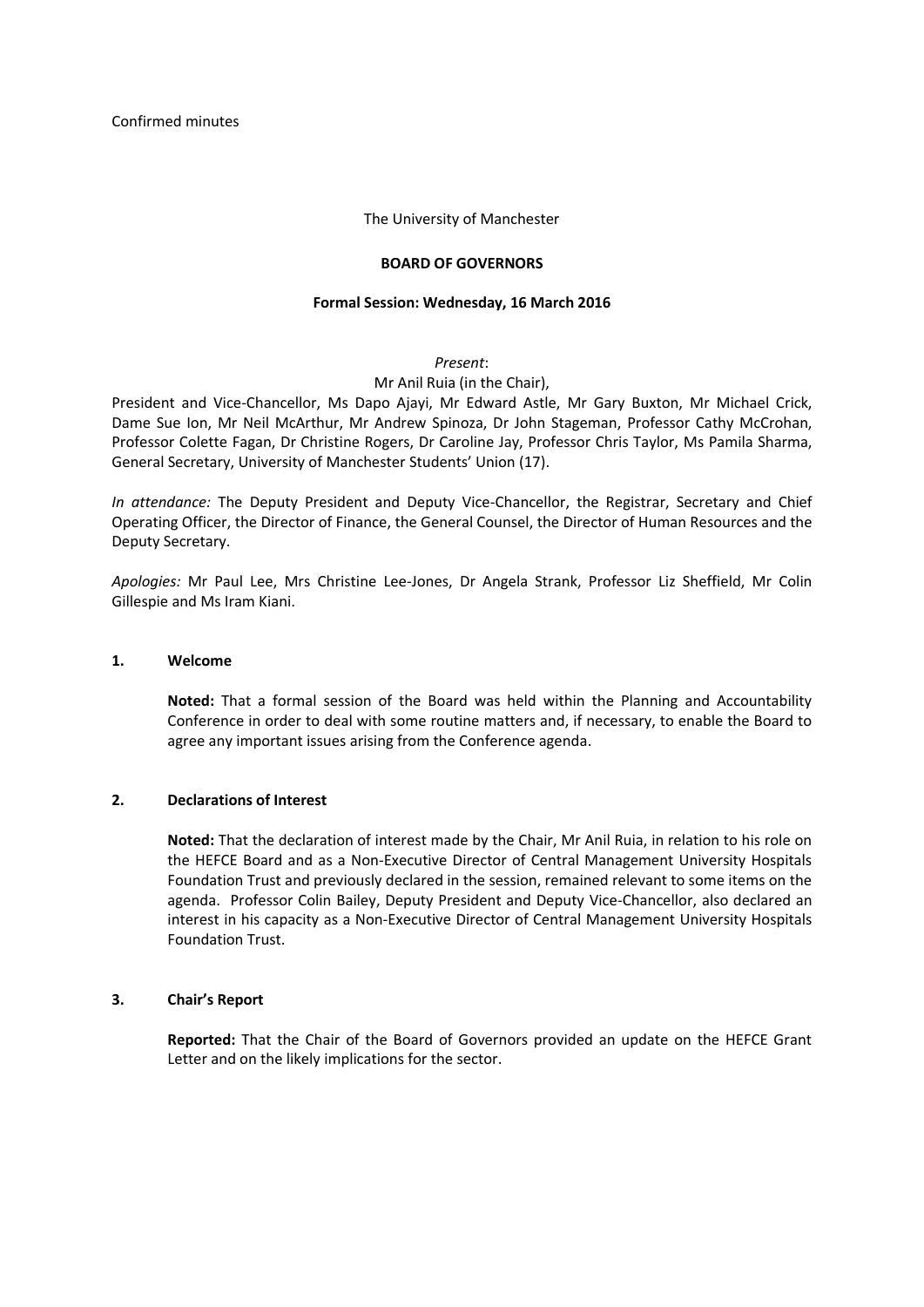## **4. Secretary's report**

## **(a) Disposal of Land**

**Received:** A paper requesting approval of the disposal of four strips of University land to Manchester City Council

## **Reported:**

- (1) That under the University's Financial Procedures, disposal of land, buildings and assets held in trust can only take place with the authority of the Board, except where the value is below £5k
- (2) That as part of the Cross City Bus Corridor Project, Manchester City Council wish to acquire some strips of the University's land.

These comprised:

- 1. Kilburn Building frontage (137 sq m)
- 2. Tuer Street / Waterloo Place / Precinct (104 sq m)
- 3. Thorncliffe House frontage (1,592 sq m)
- 4. Whitworth Art Gallery frontage (footpath /cycleway) (820 sq m)
- (3) That the City Council have compulsory powers to acquire and so the University has agreed terms based on a joint independent valuation. Full details and plans were provided and, in line with procedure, the approval of the Board of Governors was sought for the disposal.

**Resolved:** That the Board of Governors provided approval for sale of the land as proposed to the City Council.

# **(b) Amendments to Regulation VII: The use of the Common Seal**

**Received:** A paper requesting the approval of amendments to Regulation VII: The use of the Common Seal

## **Reported:**

- (1) That the rationale for the special treatment of sealed contracts can be understood in terms of the legal formalities that are associated with affixing a seal to an agreement. Firstly, the following of the legal formality of affixing a seal to a document was evidence of the existence of a contract, typically, in the absence of consideration. Secondly, the need to use a seal, which has formal legal significance, serves to impress upon the parties the significance of the agreement being made.
- (2) That at the University of Manchester, the seal is maintained at the direction of the Board of Governors and is held in the custody of the Registrar, Secretary and Chief Operating Officer who may, at his or her discretion, delegate custody to the Director of Finance.

The amendments proposed to Regulation VII serve to: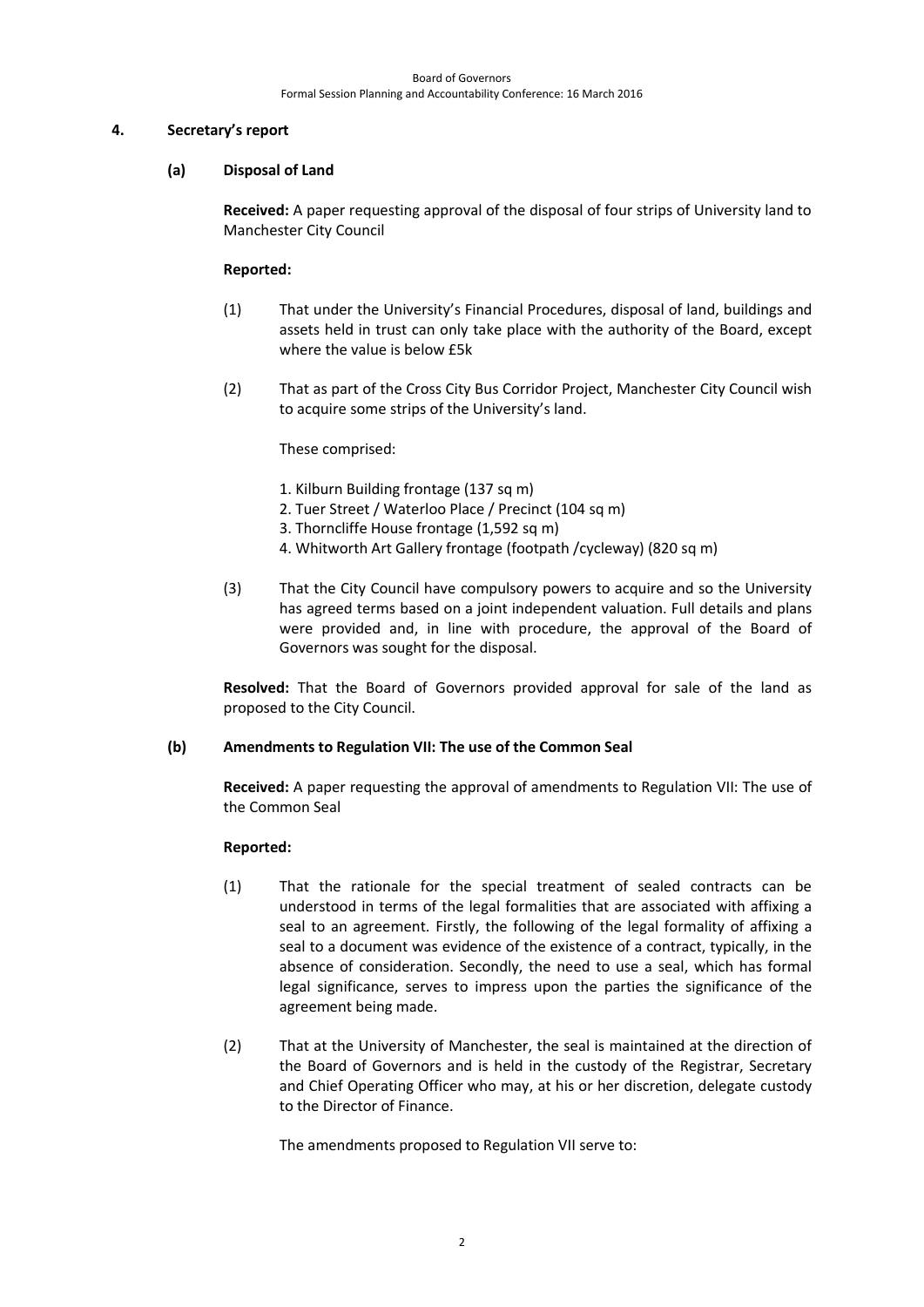Formal Session Planning and Accountability Conference: 16 March 2016

- update the Regulation in line with common practice at the University
- specify, for clarity, the authority of the Deputy President and Deputy Vice-Chancellor to affix the seal
- add additional officers who may attest its use by the senior officers specified in paragraph 2.

**Resolved:** That the Board of Governors approved the amendments to Regulation VII: The Use of the Common Seal (provided at Appendix A).

### **5. Conference Format**

## **Noted:**

- (1) That the Board discussed the conference format and the key themes and outcomes.
- (2) That while members of the Board appreciated the level of senior engagement and the candid nature of discussions and debate, some members felt that certain themes and questions had been repeated within this Conference.
- (3) That in acknowledging this point, other members of the Board noted that these questions remained important areas of strategic concern for the University. It was also noted that the objectives of the Conference, to provide space for accountability and consideration of future strategy, dictated the consistent format.
- (4) That the Conference programme had been considered by the Board of Governors in February and it had been agreed that Internationalisation should be a particular area of focus for this event and which had informed a number of the sessions.
- (5) That members made reference to the session with the Vice-Presidents and Deans, the Vice-Presidents and the Registrar, Secretary and Chief Operating Officer, and in particular, highlighted the joint presentation from the Vice–Presidents and Deans of Life Sciences and Medical and Human Sciences. Members also appreciated the external input and the poster session on Social Responsibility.
- (6) That the Board noted that once feedback from members had been obtained the format of the Conference would be discussed by the University with the incoming Chair.

## **6. Any Other Business**

*N.B.* The Deputy President and Deputy Vice-Chancellor left the meeting for this item.

**Reported:** That the President and Vice-Chancellor provided a briefing for the Board of Governors on recent newspaper reporting concerning Graphene research within the University.

## **Noted:**

(1) That the University had issued a robust statement in response to the recent Sunday Times article (dated 13 March 2016). Within this, it stated that it had investigated the claims and allegations put to it by the Sunday Times and had found no evidence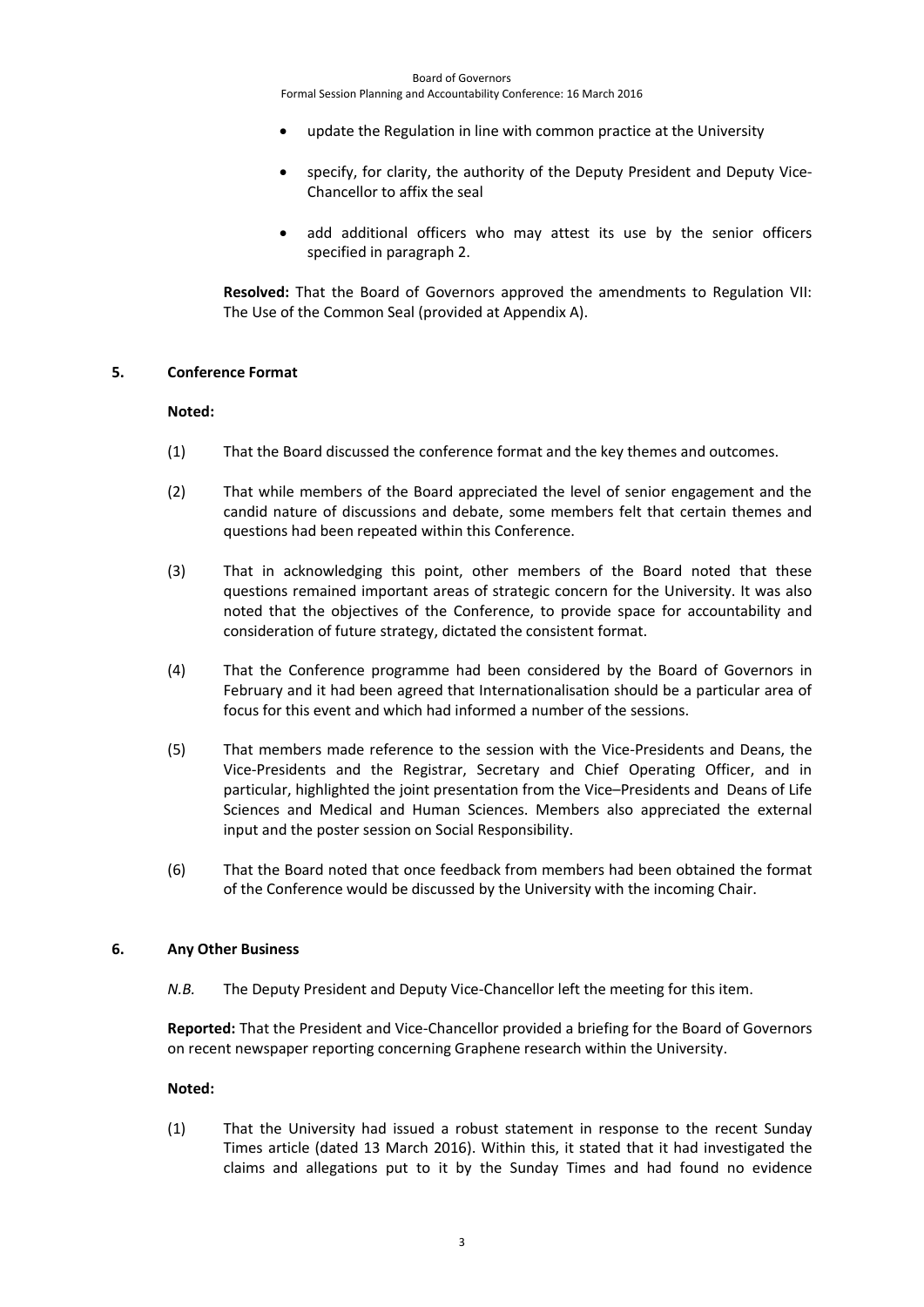#### Board of Governors Formal Session Planning and Accountability Conference: 16 March 2016

whatsoever that BGT Materials or Bluestone has had access, outside of any confidentiality undertaking, to confidential research programmes or that there were insufficient safeguards to protect the University's Intellectual Property.

- (2) That the University also completely refuted the anonymous, unsubstantiated claim that academics were "boycotting" The National Graphene Institute (NGI).
- (3) That the University remained committed to leading the way in the UK and internationally to commercialise graphene and two-dimensional material applications. Its handling of Intellectual Property (IP) with research collaborators and its own independent patenting strategies were robust and comprehensive and specifically designed to optimise the commercial opportunities of its world-leading graphene research to the national benefit by being international in approach. In addition, the University had sought and benefited from expert external input to its IP strategy and approach.
- (4) That the article also made reference to shareholdings held by the Deputy President and Deputy Vice-Chancellor in Graphene Lighting and potential conflicts of interest. The University had previously discussed this issue within Audit Committee, noting that the interest had been appropriately declared through the appropriate process, both to staff and the Chair of the Board and relevant Committees. In addition, when Professor Bailey became the independent Chair of BGT Materials he was no longer involved in discussions with BGT Materials as a representative of the University. Professor Luke Georghiou and Clive Rowland fulfilled this role.
- (5) That Sir Andre Geim had written an opinion piece in response to the reporting and the University was seeking to maximise the impact of this. This would be provided to the Board in due course. The University had also engaged with its key partners in order to correct the record and refute the allegations.
- (6) That prior to the reporting, the University had commissioned an independent Graphene IP review and that this had provided assurances that the University's processes were sound. Information on this would be summarised and provided to the next meeting of the Audit Committee and in June, a strategic briefing would be held on graphene and commercialisation.
- (7) That, recognising that at least one Manchester academic had expressed concerns within the reporting, the University would undertake to explore this with them and seek to remediate any issues that were identified.

**Close.**